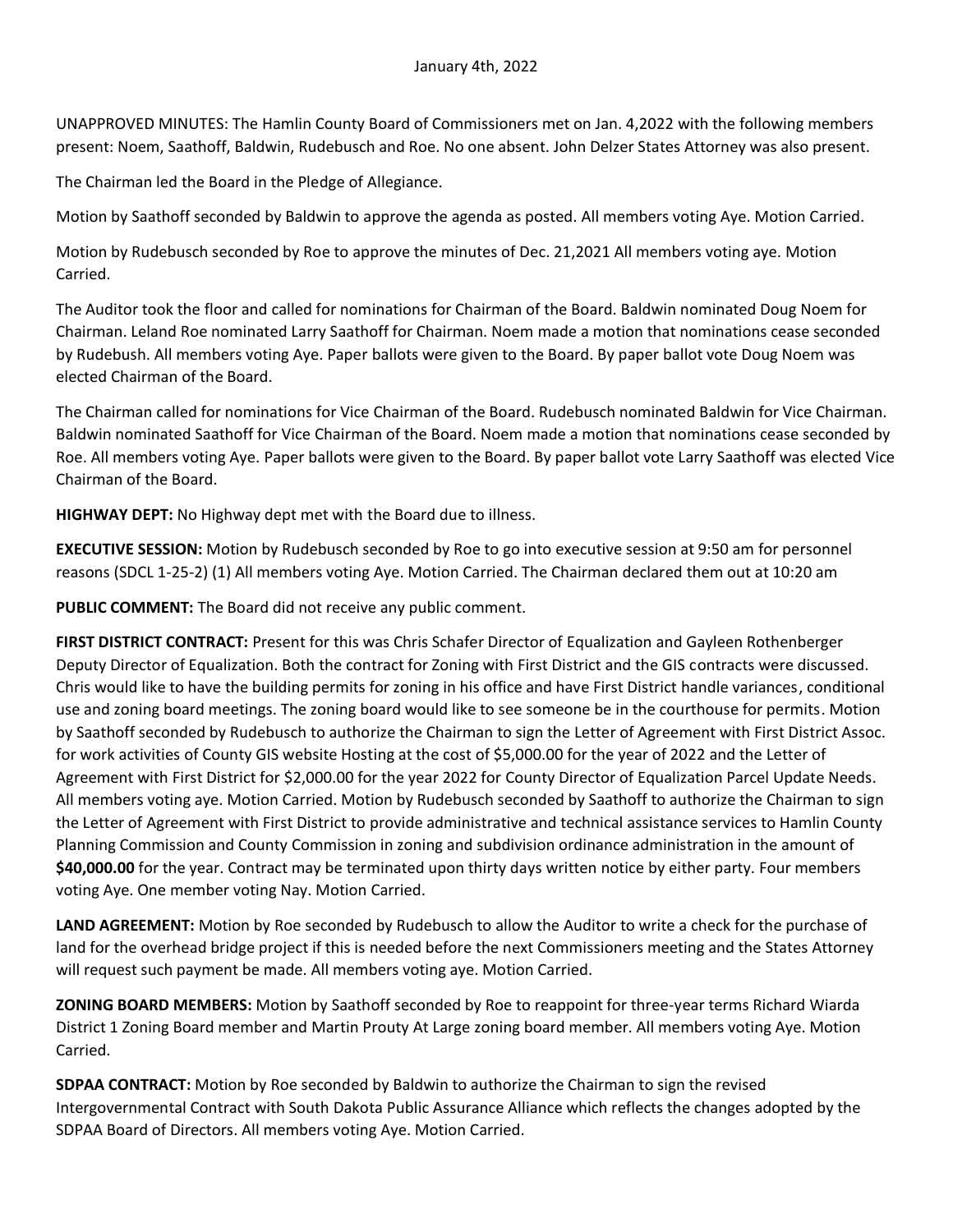**SURPLUS:** Motion by Rudebusch seconded by Baldwin to surplus a 2014 Dodge Ram Pickup in the Sheriffs Dept. and to advertise for sealed bids on such to the Hamlin County Auditor by Feb. 1 at 11:00 am. All members voting aye. Motion Carried.

**SCRAP IRON & TIRES:** Motion by Rudebusch seconded by Roe to allow the Highway Dept to sell scrap iron and tires throughout the year and turn in money to Treasurer. All members voting Aye. Motion Carried.

**CREDIT CARDS AND BILL PAYING:** Motion by Baldwin seconded by Saathoff to allow county employees to use the county credit card and allow the Auditor to pay such or any other bills which charge late fees or would result in a disconnect of services and the auditor to present such bills at the next Commissioners meeting. All members voting Aye. Motion Carried.

**BURIAL RATE:** Motion by Roe seconded by Baldwin to set the burial rate at complete burial or cremation \$1,500.00 for an adult and \$850.00 for a child up to five years old. All members voting Aye. Motion Carried.

**TRAVEL RATES:** Motion by Saathoff seconded by Rudebusch to set the following travel rates of .42 cents per mile and actual rate for lodging (employee must direct bill and if not and if tax is charged employees must pay the tax. A County vehicle must be used for travel if available. Meal rates are state rates of breakfast \$6.00 lunch \$14.00 and supper \$20.00 All members voting Aye. Motion Carried.

**OFFICIAL NEWSPAPERS:** Motion by Roe seconded by Baldwin to set the Hamlin County Republican, Herald Enterprise and Bryant Dakotan as the official newspapers for the County. All members voting Aye. Motion carried.

**COMMISSIONER BOARD APPOINTMENTS:** Motion by Baldwin seconded by Rudebusch to set the following board appointments:

Commissioner Noem Weed Board, First District Rep.

Commissioner Rudebusch Glacial Lakes, Courthouse Maintenance Rep, Brookings Housing

Commissioner Saathoff Zoning Board , Highway Rep

Commissioner Roe Human Service Board, Emergency & Disaster Rep

Commissioner Baldwin, Nurses Rep, Extension Committee and Purchasing Committee.

All members voting Aye. Motion Carried.

## **CLAIMS PAID:**

COMMISSIONERS: Hamlin County Publishing 858.04 SDACC dues 1875.00 SDML Workers Comp Insurance 1970.00 Total gross salaries for complete dept 5100.00 benefits 1252.02 Total Commissioners expense 11,055.06

ELECTIONS: Hamlin County Publishing 38.84

COURT: Tersa Wolf Interpretor 200.00 mileage 25.20

AUDITOR: SDACO dues 320.93 Connecting Point repairs 16.00 ITC phone 50.77 PMB state access 10.75 Total gross salaries for complete dept 4704.15 benefits 359.87 Total Auditors expense 5472.47

TREASURER: SDACO dues 320.93 Connecting Point repairs 10.00 ITC phone 98.17 PMB state access 20.75 Total gross salaries for complete dept 9103.21 benefits 2527.86 Total Treasurers expense 12,080.92

POSTAGE COPIES: Quadient Finance postage 707.00 quarterly postage meter rental 170.60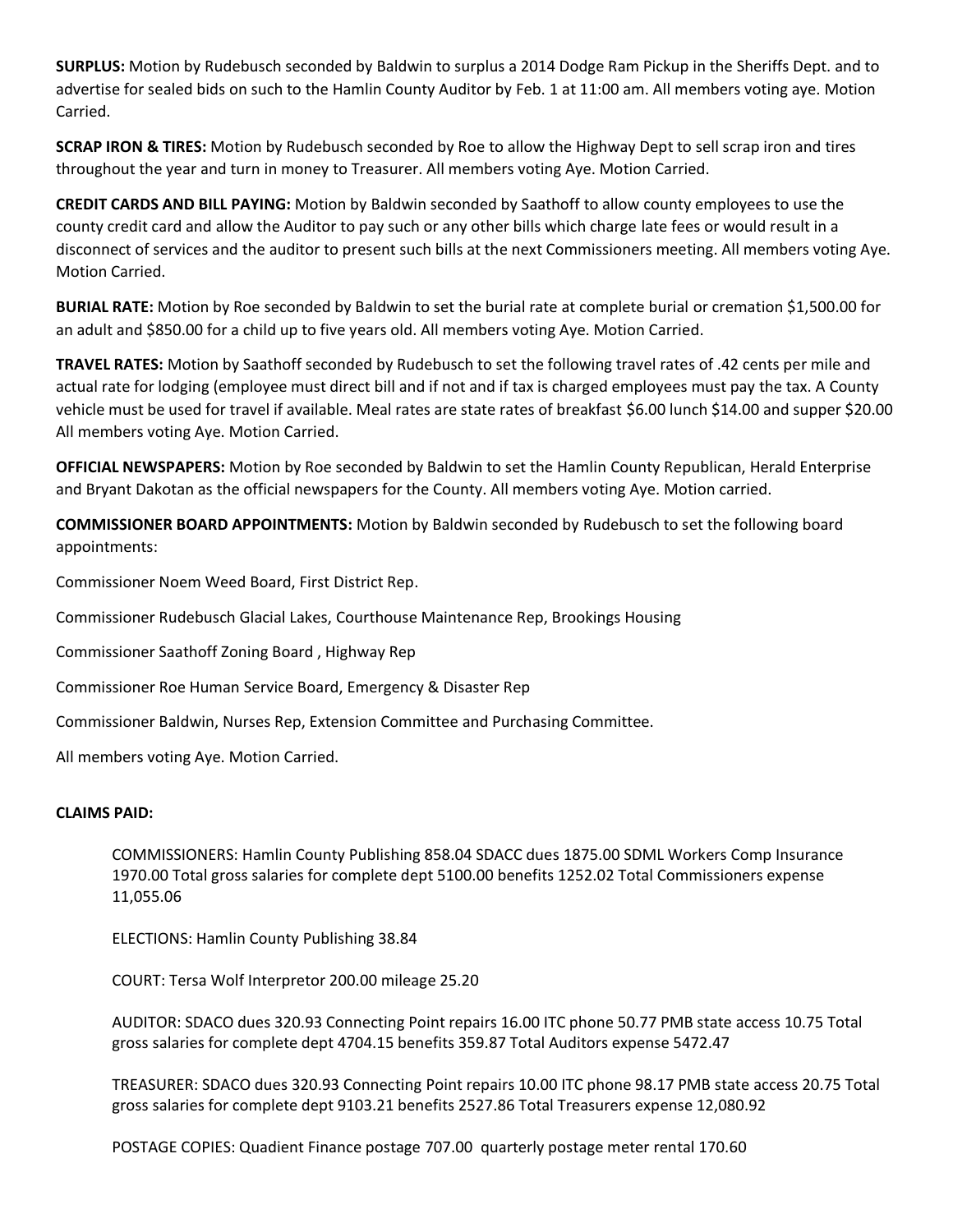STATES ATTORNEY: Delzer Law Secretary 750.00 ITC phone 85.75 SDML Workers comp insurance 109.00 Total gross salaries for complete dept 5255.00 benefits 1571.86 Total States Attorney expense 7771.61

COURT APPOINTED ATTORNEY: Austin, Strait, Benson & Thole 346.50

COURTHOUSE MAINT: Culligan Water 118.75 Dust Tex floor mats 87.69 Hayti Town water & sewer 47.50 ITC internet 1.53 Menards supp 57.27 SDML Workers comp insurance 1115.00 Trane supp 32.57 Northwestern Energy Heat 1259.05 Total gross salaries for complete dept 3135.33 benefits 1407.44 total Courthouse Maint expense 7551.13

DIRECTOR OF EQUALIZATION: Capital One -Wal Mart supp 11.72 ITC phone 98.17 McLeods Printing supp 100.00 Total gross salaries for complete dept 9662.50 benefits 3115.64 Total Director of Equalization expense 12,988.03 REGISTER OF DEEDS: SDACO Dues 320.92 ITC phone 56.02 PMB state access 20.75 Total gross salaries for complete dept 5669.68 benefits 773.91 Total Register of Deeds expense 6841.28

ANIMAL BOUNTY: Dixon Township gopher bounty 14.00

VETERANS SERVICE: Total gross salaries for complete dept 950.00 benefits 129.70

SHERIFF: Atlantis Global supp 354.90 Cutting Edgz repairs 500.00 ITC phone 260.37 Karls Equipment 3787.00 Northern Safety Tech Equipment 191.40 SD DOT gas 379.16 SDML Workers Comp insurance 6841.00 Tritech Software program 8538.76 Watch Guard supp 207.00 Whites Welding Repairs 4148.74 Total Sheriffs expense 25,587.18 benefits 8134.12 Total Sheriffs expense 58,929.63

CORONER: Sanford Health autopsy 2340.00

LIEAP: ITC phone 53.22

NURSE: SDML Workers Comp insurance 3.00 Donna Eide travel 14.00 Total gross salaries for complete dept 2078.00 benefits 939.11

RECREATION: Clausen & Sons Hazel Town Recreation 500.00

EXTENSION: Capital One-Wal Mart supp 22.96 ITC phone 99.67 Total gross salaries for complete dept 3053.00 benefits 1065.72 Total Extension expense 4241.35

WEED: ITC phone 94.67 SDML Workers Comp insurance 1694.00 Total gross salaries for complete dept 3375.00 benefits 1111.25 Total Weed expense 6274.92

ZONING: Hamlin County Publishing 75.48 Total Per Diem 875.00 benefits 70.82

ROAD: Asphalt Paving mat overlay 290,164.51 AT& T cell phone 47.67 Dept of Ag fees charged on gravel pits 400.00 Hamlin Building Center supp 122.53 Ottertail Power Util 17.80 SDML Workers Comp insurance 15,857.00 Transource Truck parts 83.94 State Treasurer excise tax 480.50 Northwestern Energy Util 27.81 Total gross salaries for complete dept 34,158.60 benefits 10,841.33 Total Road expense 352,201.69

911: ITC trunking charge 374.33

AG BUILDING:ITC PHONE 84.42 Menards supp 112.91 Northwestern Energy heat 276.86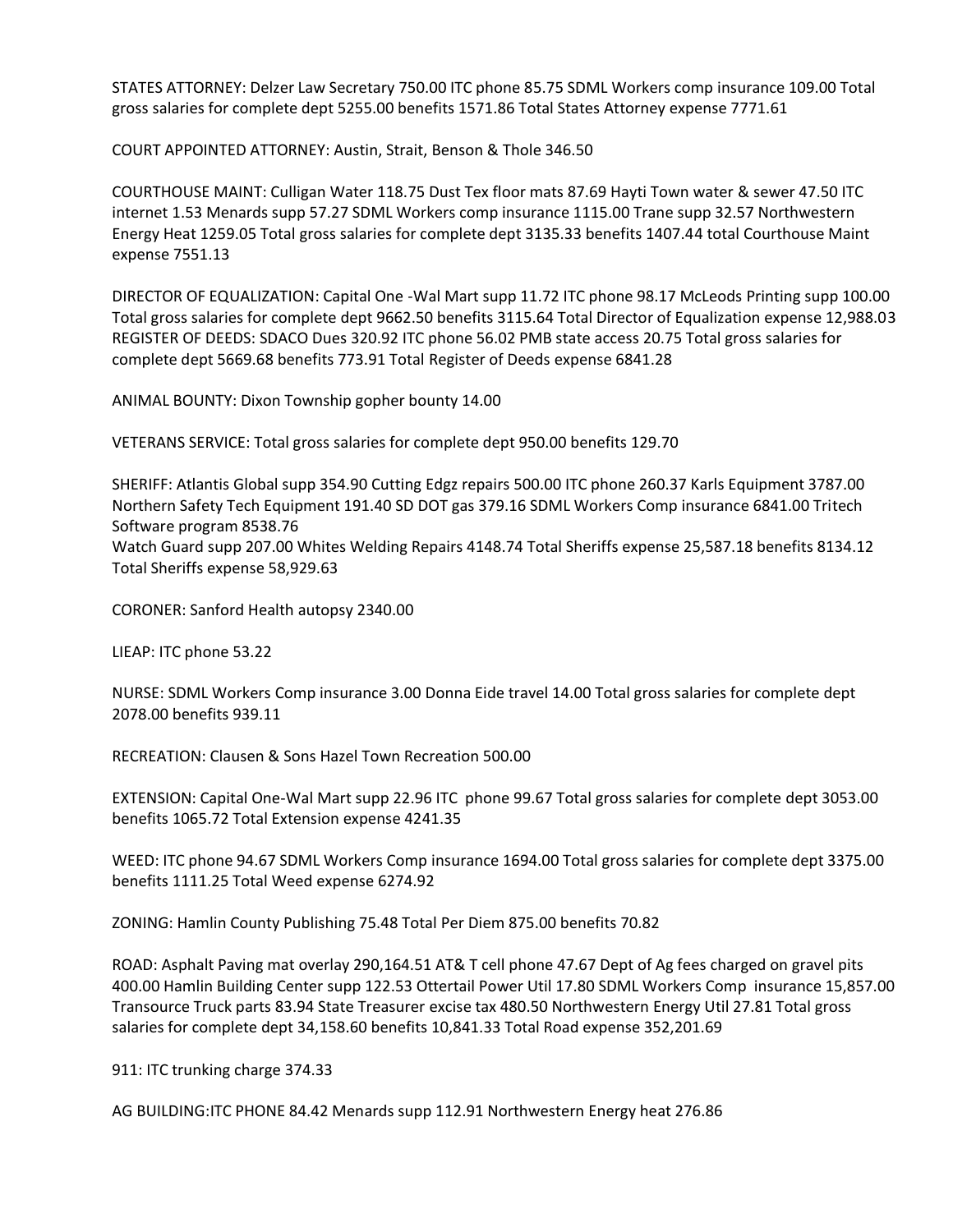EMERGENCY & DISASTER: AT&T cell phone 50.35 Codington County Search Prof fee 1500.00 ITC phone 158.39 Jutting Grocery supp 5.99 SDML Workers Comp insurance 136.00 total gross salaries for complete dept 4175.00 benefits 569.86 Total Emergency & Disaster expense 6595.59

DOMESTIC ABUSE: Womens Resource Center marriage licenses and divorce fees 75.00

ECONOMIC DEV: First District Dev. Loan revolving interest 312.51 BOOKMOBILE: SDML Workers Comp insurance 199.00 Total gross salaries for complete dept 3693.16 benefits 426.90

STATE 24/7: State 24/7 Program fees collected 845.00

WIC: Total gross salaries for complete dept 900.00 benefits 117.06

COUNTY 24/7 : total gross salaries for complete dept 752.79 benefits 99.81

TREASURERS CASH COUNT: Commissioners Noem and Roe did the semiannual check of money on hand in the Treasurer Total \$9,071,151.14

#### WHEEL TAX TO TOWNSHIPS AND CITIES:

| Castlewood Twp        | \$843.82    |
|-----------------------|-------------|
| <b>Brantford Twp</b>  | \$1983.71   |
| Garfield Twp          | \$1199.11   |
| Hamlin Twp            | \$977.05    |
| Dempster Twp          | \$1154.70   |
| <b>Florence Twp</b>   | \$932.64    |
| Hayti Twp             | \$1243.52   |
| <b>Cleveland Twp</b>  | \$1021.47   |
| Opdahl Twp            | \$1450.78   |
| Dixon Twp             | \$1421.17   |
| Norden Twp            | \$1835.68   |
| Oxford Twp            | \$1361.95   |
| <b>Estelline Twp</b>  | \$1347.15   |
| Castlewood City       | \$247.40    |
| <b>Bryant City</b>    | \$177.97    |
| <b>Estelline City</b> | \$228.96    |
| Hayti Town            | \$108.66    |
| Hazel town            | \$51.61     |
| Lake Norden City      | \$147.03    |
| Total                 | \$17,734.38 |
|                       |             |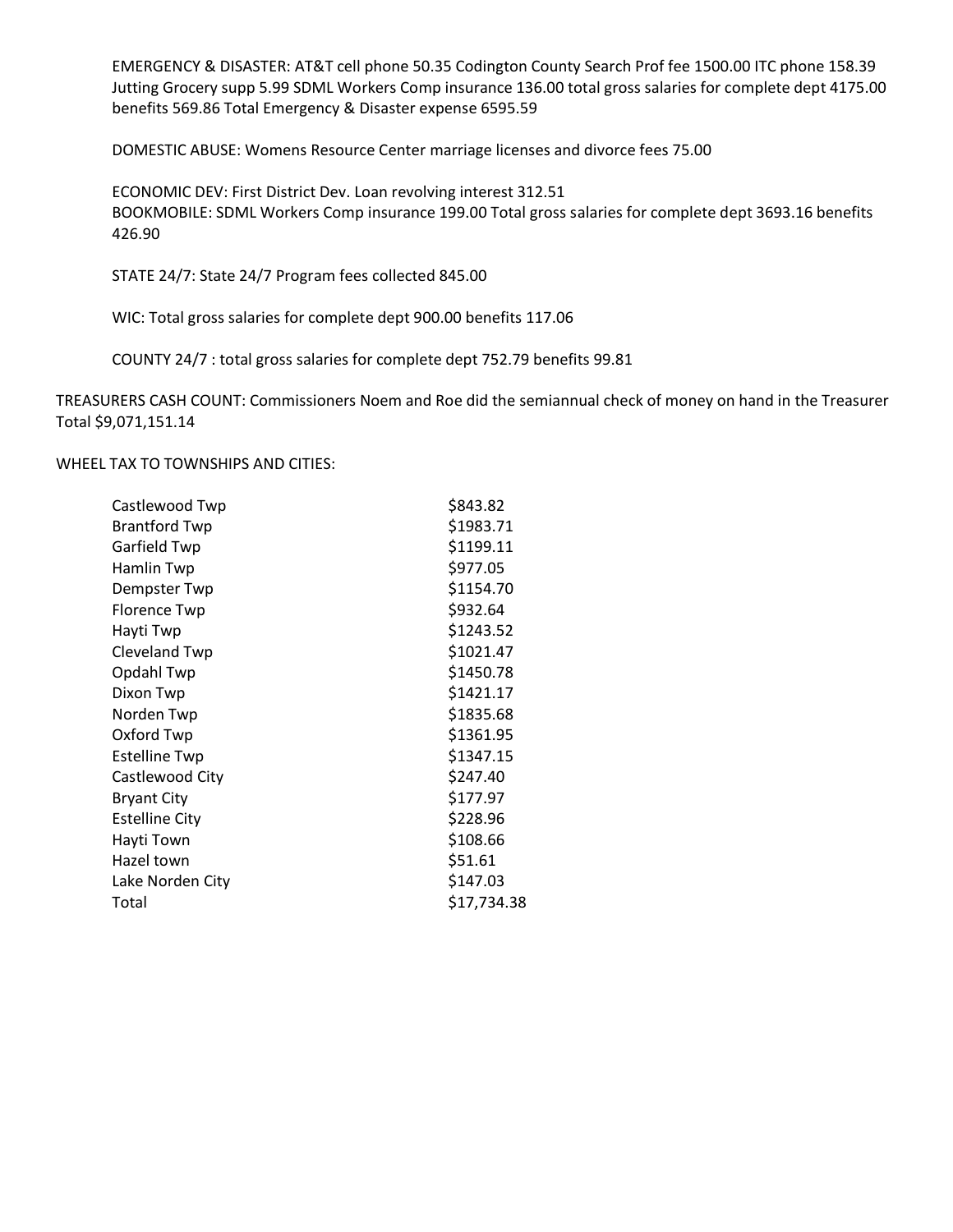### QUARTERLY DISTRIBUTION MOTOR VEHICLE FEES TO TOWNSHIPS:

| Castlewood       | \$2068.61   |
|------------------|-------------|
| Oxford           | \$3338.81   |
| <b>Brantford</b> | \$4863.06   |
| Garfield         | \$2939.61   |
| Norden           | \$4500.14   |
| Estelline        | \$3302.52   |
| Hamlin           | \$2395.24   |
| Dempster         | \$2830.73   |
| Florence         | \$2286.36   |
| Hayti            | \$3048.48   |
| Cleveland        | \$2504.41   |
| Opdahl           | \$3556.56   |
| Dixon            | \$3483.70   |
| Total            | \$41,118.23 |

# GAME LICENSES TO TOWNSHIPS:

| Castlewood       | \$384.56   |
|------------------|------------|
| Oxford           | \$620.69   |
| <b>Brantford</b> | \$904.04   |
| Garfield         | \$546.47   |
| Norden           | \$836.58   |
| Estelline        | \$613.94   |
| Hamlin           | \$445.28   |
| Dempster         | \$526.23   |
| Florence         | \$425.04   |
| Hayti            | \$566.71   |
| Cleveland        | \$465.52   |
| Opdahl           | \$661.17   |
| Dixon            | \$647.67   |
| Total            | \$7,643.90 |

## QUARTERLY DISTRIBUTION MOTOR VEHICLE LICENSES TO CITIES & TOWNS:

| <b>Bryant</b> | \$1,915.28  |
|---------------|-------------|
| Castlewood    | \$2,662.35  |
| Estelline     | \$2,463.68  |
| Hayti         | \$1,169.24  |
| Hazel         | \$555.65    |
| Lake Norden   | \$1,581.07  |
| Total         | \$10,347.27 |
|               |             |

# QUARTERLY DISTRIBUTION CITIES ROADS TO CITIES & TOWNS:

| Castlewood  | \$388.65   |
|-------------|------------|
| Hazel       | \$68.16    |
| Bryant      | \$223.54   |
| Lake Norden | \$215.95   |
| Hayti       | \$293.80   |
| Estelline   | \$428.85   |
| Total       | \$1,618.95 |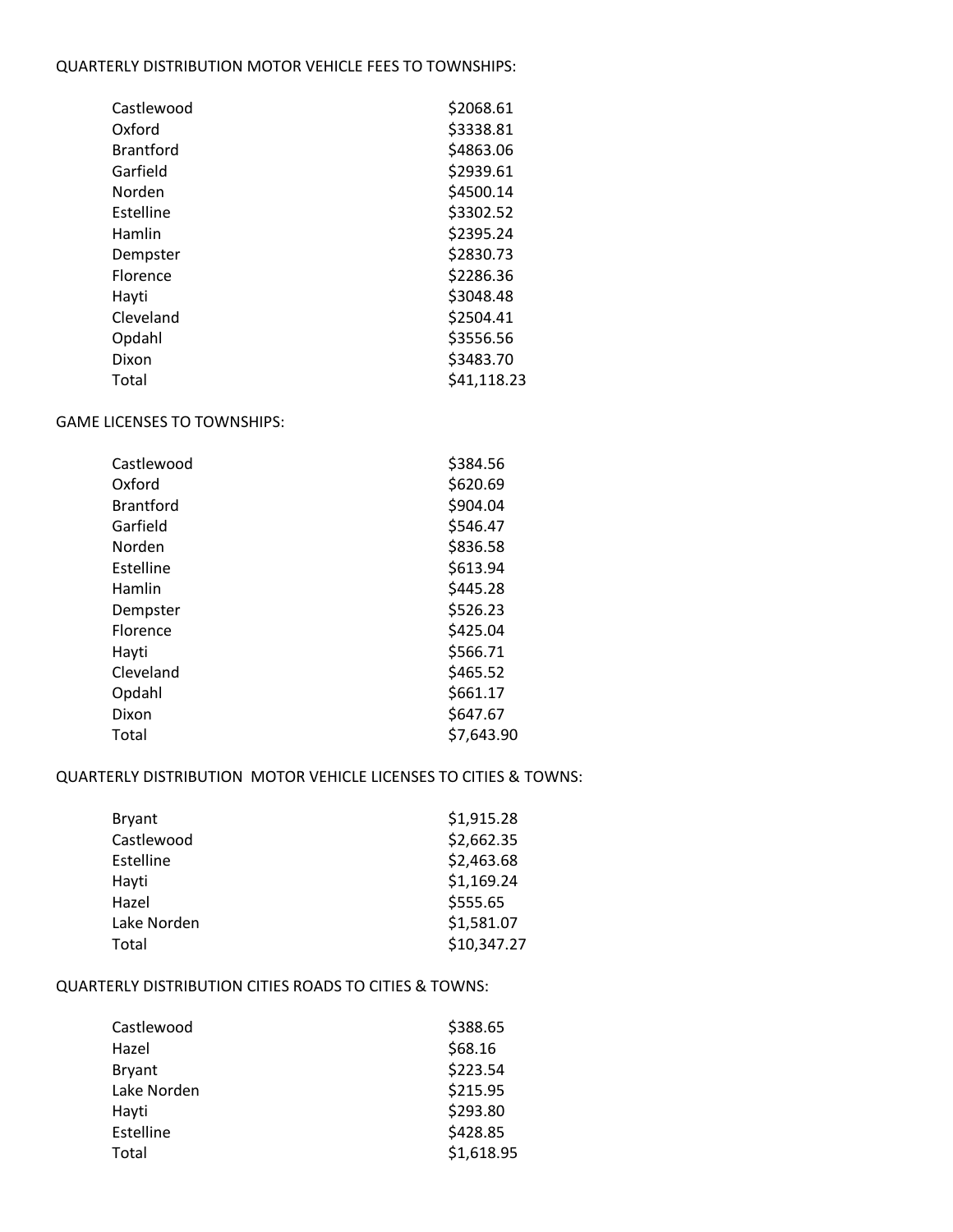SALARY SCHEDULE: Motion by Rudebusch seconded by Baldwin to approve the following for the 2022 salary schedule. All members voting aye. Motion Carried. Monthly Salaries plus Longevity:

Douglas Noem - Chairman, \$1,060.00 Larry Saathoff - Vice Chairman, \$1,060.00 Jay Baldwin - Commissioner, \$1,060.00 Randall Rudebusch - Commissioner, \$1,060.00 Leland Roe - Commissioner, \$1,060.00 Jessica Delzer - Treasurer \$4373.00 + longevity \$25.00 Amber Raasch - Register of Deeds Director \$4,373.00 + longevity \$25.00 Dixie Opdahl - Auditor \$4,664.00 + longevity \$225.00 Chris Schafer - Director of Equalization CAA \$4,478.00 + longevity \$25.00 John Delzer - State's Attorney \$4,590.00 + longevity \$25.00 David Schaefer - Emergency Manager \$5,050.00 + longevity \$100.00 Bryan Pedersen - Highway Superintendent \$4,958.00 + longevity \$175.00 Chad Schlotterbeck - Sheriff \$5,196.00 + longevity \$125.00 Gary Schumacher - Deputy State's Attorney \$954.00 Cheslie Gustafson - Lead Maintenance \$3,145.00 + longevity \$25.00 Gayleen Rothenberger - Deputy Director of Equalization CAA \$3,392.00 + longevity \$25.00 Donna Eide - Clerical \$3,077.00 + longevity \$75.00 Deb Goebel - Office Administrator \$3,077.00 + longevity \$200.00 Cody Michalski - Weed Supervisor \$3,392.00 Hourly Rates Plus Longevity: Sheila Jewell - Deputy Treasurer \$16.83 Bobby Hemish - Deputy Treasurer \$16.83 Renee Platz - Deputy Treasurer \$18.02 Peggy Martz - Deputy Register of Deeds \$16.83 Don Guthmiller - Deputy Auditor \$16.83

Teresa Peterson - \$16.83 Teresa Roepke - Office Manager \$17.76 Cynthia Wagner \$14.00 Tristin Molitor - Deputy Sheriff \$23.83 Tayt Alexander - Chief Deputy Sheriff \$25.04 + 100.00 website + 75.00 longevity Zach Vidmar - Deputy Sheriff \$22.00 Taylor Shantz - Deputy Sheriff \$22.00 Darrion Poppen - Deputy Sheriff \$23.83 + longevity 25.00 Cathy Popham - Office Administrator \$20.14 + longevity \$150.00 Ronald Moore - Highway Worker \$20.77 + longevity \$25.00 Rodney Anderson - Highway Worker \$20.77 + longevity \$50.00 Jeff Shepherd - Highway Worker \$20.77 + longevity \$75.00 Alan Gallisath - Highway Worker \$20.77 + longevity \$50.00 Stanley Singrey - Highway Worker 20.77 + longevity \$200.00 Daniel Platz - Highway Worker \$20.77 Jay Kasdorf - Highway Worker \$19.77 Eric Solsaa - Highway Worker \$20.77 + longevity 75.00

Weed Summer Help \$18.08 - \$19.08, Extension Summer Help \$12.00, Janitor Help \$16.00, Coroner \$159.00 per case, Election Workers \$15.00, Zoning Board \$125.00 per meeting, Weed Board \$50.00 per meeting, Weed all day meeting \$100.00